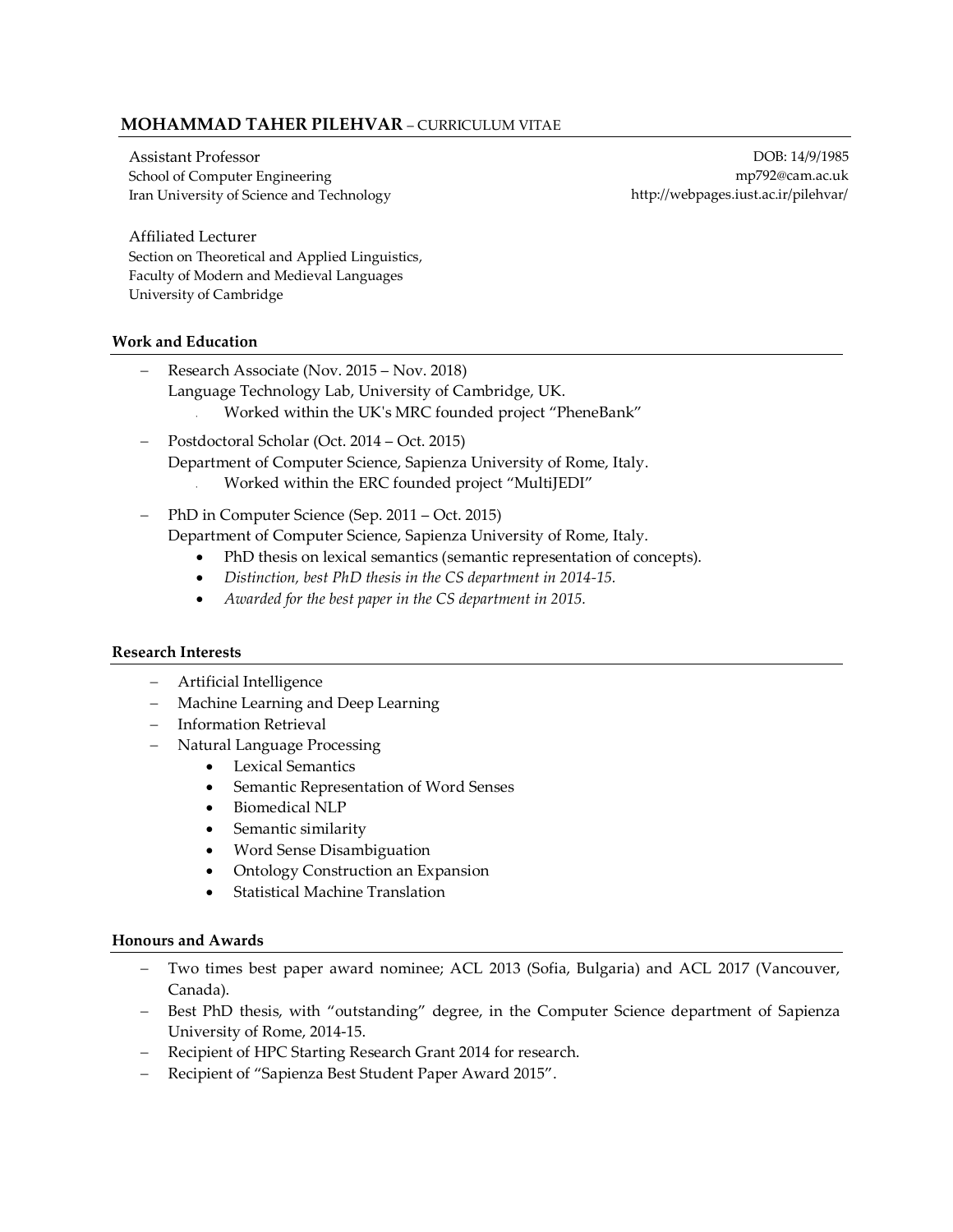− Awarded as the "best Iranian Bachelor student in India" by Dr. Kamal Kharrazi, Iran's former minister of foreign affairs (2006).

## **Workshops and Talks**

- − Co-organizer of EACL 2017 Workshop on Sense, Concept and Entity Representations and their Applications, April 2017, Valencia, Spain.
- − Co-organizer of the SemEval-2017 Task on Multilingual and Cross-lingual Semantic Word Similarity, Vancouver, Canada.
- − Co-organizer of the SemEval-2016 Task on Semantic Taxonomy Enrichment, San Diego, USA.
- − Co-organizer of the SemEval-2014 Task on Cross-Level Semantic Similarity, Dublin, Ireland.
- − Co-instructor of tutorial on Semantic Similarity Frontiers: From Concepts to Documents, Lisbon, Portugal, 2015.
- − Co-instructor of tutorial on Semantic Representation of Senses and Concepts, Berlin, Germany, 2016.
- − Co-instructor of tutorial on Word Vector Space Specialisation, Valencia, Spain, 2017.
- − Invited talk: BabelNet and beyond, December 2015, Computer Lab, University of Cambridge.
- − Invited talk: Semantic Representation of Word Senses, University of Birmingham, May 2017.
- − Invited talk: Computational Semantic Representation, University of California, Los Angeles (UCLA), USA, June 2015.

## **Selected Publications**

Journals:

- − J. Camacho-Collados, M. T. Pilehvar: From Word to Sense Embeddings: A Survey on Vector Representations of Meaning, **Journal of Artificial Intelligence Research**, in press, 2018.
- − M Gritta, M. T. Pilehvar, Nut Limsopatham, and Nigel Collier: What's missing in Geographical Parsing?, **Language Resources and Evaluation**, 52(2), pp. 1-21, Springer, 2017.
- J. Camacho-Collados, M. T. Pilehvar, R. Navigli: Nasari: Integrating explicit knowledge and corpus statistics for a multilingual representation of concepts and entities, **Artificial Intelligence Journal,** 240, pp. 36-64, Elsevier, 2016.
- − D. Jurgens, M. T. Pilehvar, and R. Navigli: Cross Level Semantic Similarity: A Evaluation Framework for Universal Measures of Similarity, **Language Resources and Evaluation**, 50(1), pp. 5-33, Springer, 2016.
- − M. T. Pilehvar and R. Navigli: A Large-scale Pseudoword-based Evaluation Framework for Stateof-the-Art Word Sense Disambiguation, **Computational Linguistics**, 40(4), pp. 837-881, MIT Press, 2014.
- − M. T. Pilehvar and R. Navigli: From senses to words: an all-in-one graph-based semantic similarity measure, **Artificial Intelligence Journal,** 228, pp. 95-128, Elsevier, 2015.

Recent Conference papers:

− V. Prokhorov, M. T. Pilehvar, D. Kartsaklis, P. Lio, and N. Collier: Unseen Word Representation by Aligning Heterogeneous Lexical Semantic Spaces. **AAAI 2019**, Hawaii, USA.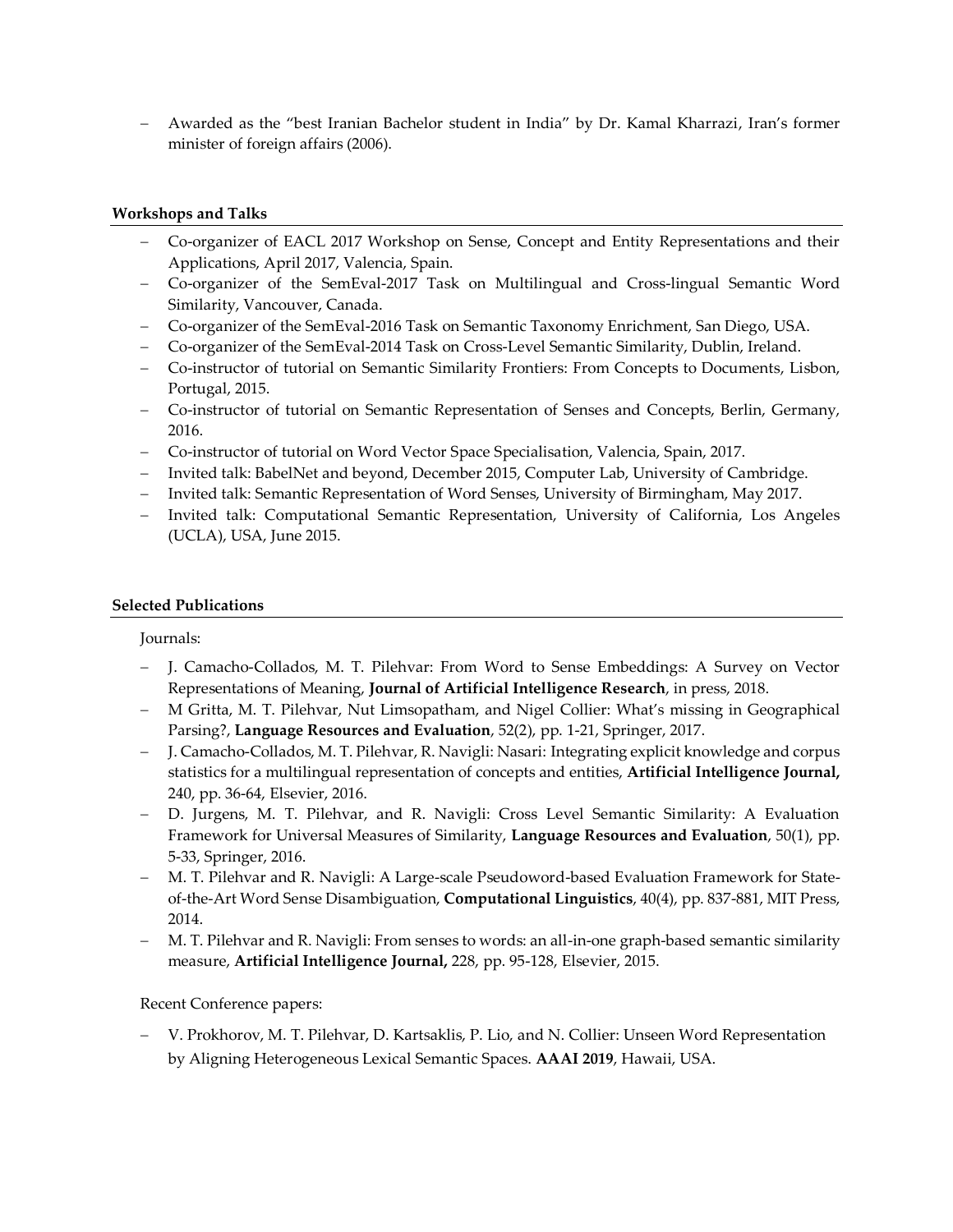- − M.T. Pilehvar, D. Kartsaklis, V. Prokhorov, and N. Collier: [Card-660: Cambridge Rare](https://pilehvar.github.io/card-660/) Word Dataset -- [a Reliable Benchmark for Infrequent Word Representation Models.](https://pilehvar.github.io/card-660/) **Empirical Methods in Natural Language Processing 2018**, Brussels, Belgium.
- − Hoang-Quynh Le, Duy-Cat Can, Sinh T. Vu, Thanh Hai Dang, M. T. Pilehvar and N. Collier: Largescale Exploration of Neural Relation Classification Architectures, **Empirical Methods in Natural Language Processing 2018**, Brussels, Belgium.
- − D. Kartsaklis, M.T. Pilehvar , and N. Collier: Mapping Text to Knowledge Graph Entities by Vector Space Transformation, **Empirical Methods in Natural Language Processing 2018**, Brussels, Belgium.
- − M. Gritta, M. T. Pilehvar, and N. Collier: Which Melbourne? Augmenting Geocoding with Maps, **Association for Computational Linguistics 2018**, pp. 1285-1296, Melbourne, Australia, 2018.
- − C. Conforti, M. T. Pilehvar, and N. Collier: Modeling the Fake News Challenge as an Asymmetric Stance Detection Task, RDSM 2018, Turin, Italy.
- − M. T. Pilehvar, J. Camacho-Collados, N. Collier, and R. Navigli: Towards a Seamless Integration of Word Sensesinto Downstream NLP Applications, **Association for Computational Linguistics 2017**, pp. 1857–1869, Vancouver, Canada, 2017 (ACL 2017 *outstanding paper*).
- − M. Gritta, M. T. Pilehvar, N. Limsopatham, and N. Collier: Vancouver Welcomes You! Minimalist Location Metonymy Resolution, **Association for Computational Linguistics 2017**, pp. 1248–1259, Vancouver, Canada, 2017.
- − M. T. Pilehvar and N. Collier: Inducing Representations for Rare Words by Leveraging Lexical Resources, **European Chapter for Association for Computational Linguistics 2017**, pp. 388-393, Valencia, Spain.

# **Referee Services**

- − Journals reviewing:
	- Elsevier: Artificial Intelligence, Neurocomputing, Journal of Web Semantics, Artificial Intelligence in Medicine, Artificial Intelligence Review.
	- Cambridge University Press: Natural Language Engineering
	- Springer: Language Resources and Evaluation, Artificial Intelligence Review (AIRE)
	- Semantic Web journal (IOS Press)
	- Oxford Journals: Literary and Linguistic Computing
- − Conference program committee:

\*SEM-13, FLAIRS-14, LREC-14, EKAW-14, and CLIC-14, COLING-16, EKAW-16, NAACL-16, \*SEM-16, ACL-16, LREC-16, AAAI-17, EACL-17, ACL-17, \*SEM-17, EMNLP-17, AAAI-18, NAACL-18, ACL-18, ACL-SRW-18, COLING-18, EKAW-18, EMNLP-18, EMNLP-demo-18, BlackboxNLP-18, NAACL-19, AAAI-19.

- − Area chair, SemEval-2014, Dublin, Ireland
- − Area chair, COLING 2018
- − Steering Committee of SemEval-2017, 2018, and 2019
- − External reviewer for Vidi application (Netherlands Organisation for Scientific Research)
- − External reviewer for Irish Research Council (Advanced Laureate Awards)